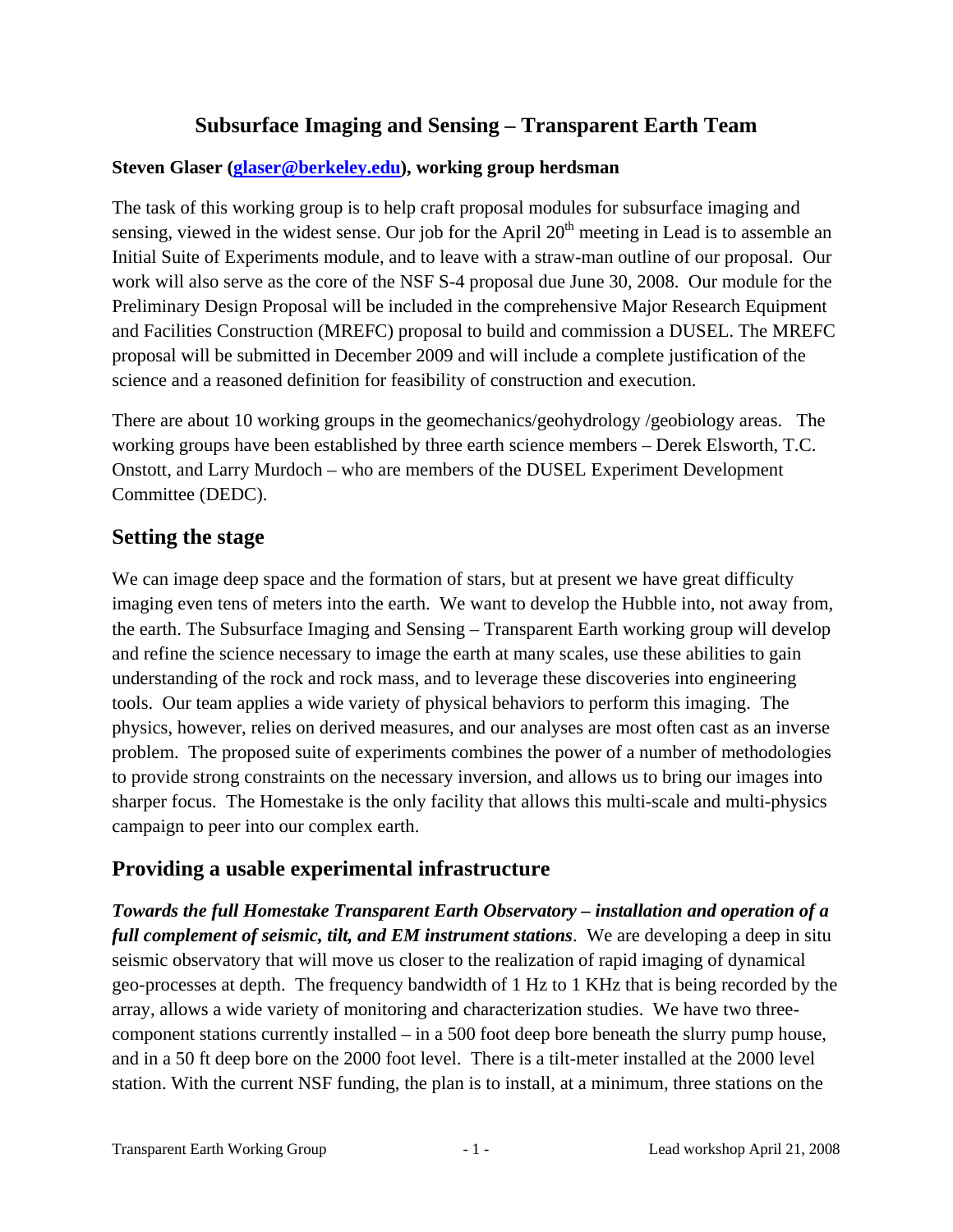2000, on the 2600, and on the 4000. We plan to install a tilt meter at each station. Additional funding will need to be found to carry out this full scope of work.

#### What We Will Do

• Install and operate a permanent seismic observatory illuminating the volume of the Homestake Mine: The facility will be open to all users, e.g. seismic tomography researchers. The observatory will be unique in that the mine volume is surrounded (sides and bottom) and penetrated by hundreds of deep bore holes, many of which can be reentered. The observatory will operate on a local (internal and external to the mine volume), regional, and global scale.

• The basic observatory array will consist of at least twenty-four seismic/tiltmeter/ gravimetry stations, each operated by a control and data capture appliance. This trio of transducers will have the sensitivity to accurately measure strain induced by barometric pressure and earth tides. The stations will be linked by fiber Ethernet links with IEEE1588 service. Each station will serve a local network of wireless Motes that will monitor the near-by section of the mine for CO2, CO, methane, O, temperature, relative humidity, air-flow velocity, and intrusion alert. The Mote network can easily extend kilometers from the station, and will locally process and relay data from fields of MEMS-based parameter sensors. The station will provide the needed services for IP, SP, active EM, and ERT imaging.

The Homestake transparent earth observatory will integrate with the USGS, and the LIGO geo-team to enhance the experience of all stake-holders. The USGS Albuquerque office will look to move the RSSD array into Homestake. LIGO will integrate arrays of two types of innovative tiltmeters, Barone-type horizontal accelerometers, several STS-2, and a fleet of Nanometrics instruments. Further instrumentation will include long period interferometers to measure wall movement with respect to an inertial mass in the 0.1-10 Hz frequency band.

The subterranean-installed array will be supplemented by a matrix of surface boreholes containing sondes to various depths. We will either locate existing and plugged holes or have the SDGS drill holes for us.

• As the stages of work unfolds, further stations will be strategically deployed so as to visualize rock mass response due to falling water table, excavation of drifts and laboratory modules, and excavation of the large chambers.

Image rapid dynamic changes in the rock mass: There will be many local and distant sources of seismic dislocations. Among them are microseisms from stress realignment during the current dewatering process, from excavation and construction activity present and future, from various other forms of rock mass damage, and from local, regional and global tectonics. *Steven Glaser, UCB; Bill Roggenthen, SDSMT; Lane Johnson, LBNL; Gary Pavlis, IU*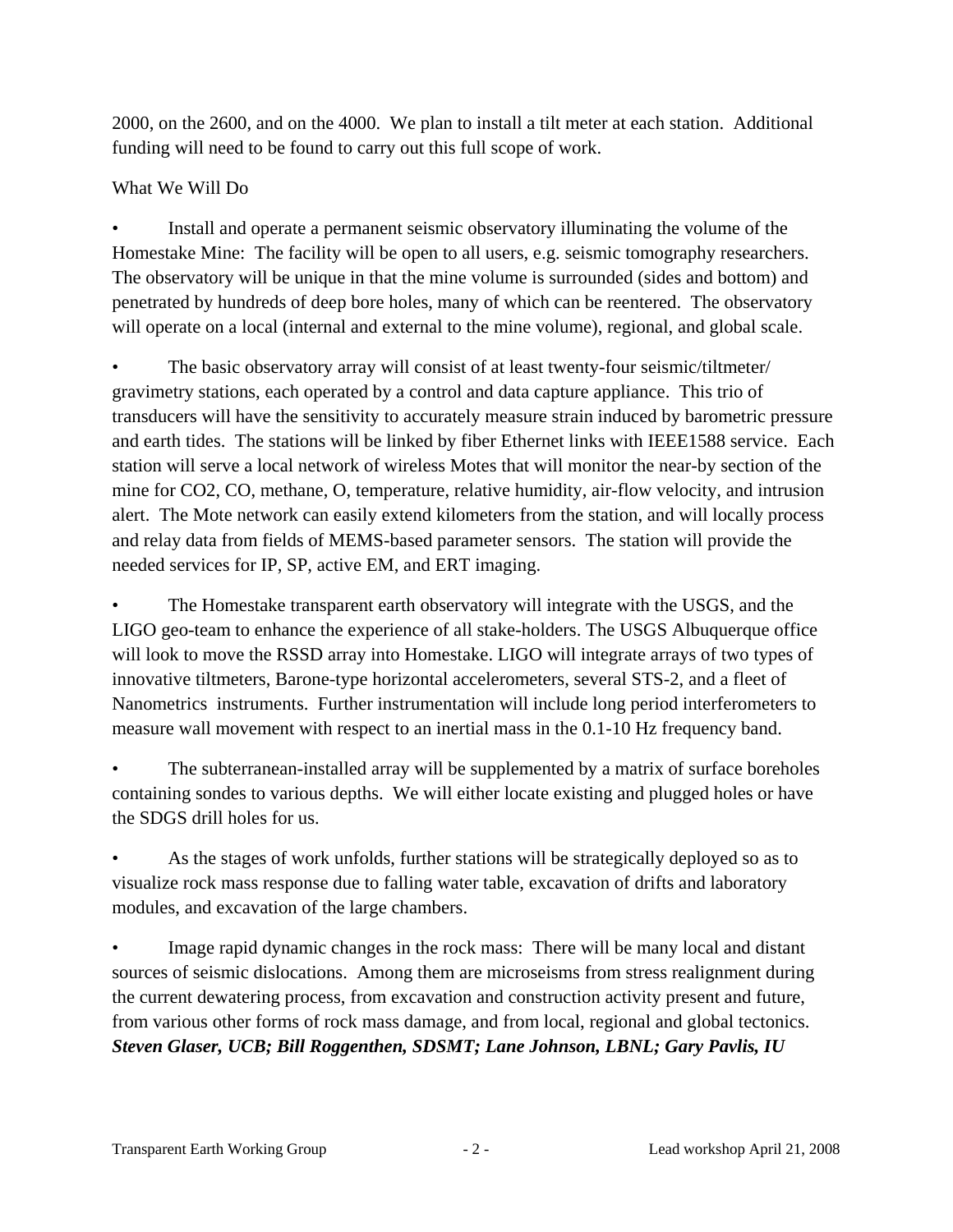*Installation of the Rapid City long-period station at the Homestake*. The USGS Albuquerque Seismological Laboratory (ASL) operates and maintains two major seismic networks, and houses USGS facilities for testing seismic instrumentation, in particular the RSSD array 20 km southwest of Lead. This instrumentation will complement the several frequency and amplitude scales operating at DUSEL by Glaser. ASL will evaluate the seismic background noise within the mine; if the Homestake site is quieter than the current location, ASL would push to relocate the station to the mine. The first step will be to install temporary seismic equipment in at least two locations in the mine, as deep as possible. The equipment would be left to record ground motions for several months, with the data telemetered back to ASL over Ethernet. If the in situ noise level is acceptable, ASL will use DUSEL for testing seismological instrumentation. *Lind S. Gee, scientist-in-charge at the USGS Albuquerque Seismological Laboratory.*

*Rock motion observation and mapping for the LIGO Experiment***;** The LIGO experiment will join forces with the Transparent Earth observatory to provide a richer and finer observations to both teams. The LIGO experiment requires extremely accurate measurement of invert motion and tilt. LIGO is currently designing two types of tiltmeters so as to separate common from individual sensor noise. The performance will be compared with a pair of purely horizontal accelerometers, produced by Fabrizio Barone in Salerno. Subtracting the seismic signal from the total signal will be a nice breakthrough. LIGO will be able to integrate several of their custom tiltmeters and Barone accelerometers to the observatory. LIGO will install three STS-2 instruments in the tunnel during the summer. Further instrumentation will include long period interferometers to measure wall movement over time. *Riccardo DeSalvo, CalTech; Vik Mandic, UMN* 

*EM Passive Imaging as a Hazards Assessment Methodology.* At present, sudden rock mass deformation events are systematically monitored to evaluate distribution and relaxation of stresses in mines. The data are used as an early warning system for impending ground stability failure and rock bursts. Evaluation of electromagnetic (EM) emissions associated with rock deformations and failures offers an alternative or complement to microseismicity. EM emissions are a form of fracto-emissions (i.e., the sudden release of energy in the form of transient waves in a rock mass subjected to stress change). EM emissions generate signals in a large frequency range that have the potential to characterize rock burst events and to complement microseismicity data (i.e., EM waves are transparent to nonconductive faults and antennae do not need to be physically coupled to the rock formation). EM emissions have been used in the past to develop precursor systems for earthquakes and mines, but with little success as the mechanisms for the generation of emissions remain elusive. This elusiveness is caused in part by low signalto-noise ratio events that prevent the proper characterization of dominant physical mechanisms.

We propose the development of a new excavation monitoring system based on the complementary interpretation of microseismic and EM emissions in a quiet electrical environment. The DUSEL environment gives the opportunity to study the basic science of the problem, as well as the deformation and failure processes of rock masses. This project will study

Transparent Earth Working Group - 3 - Lead workshop April 21, 2008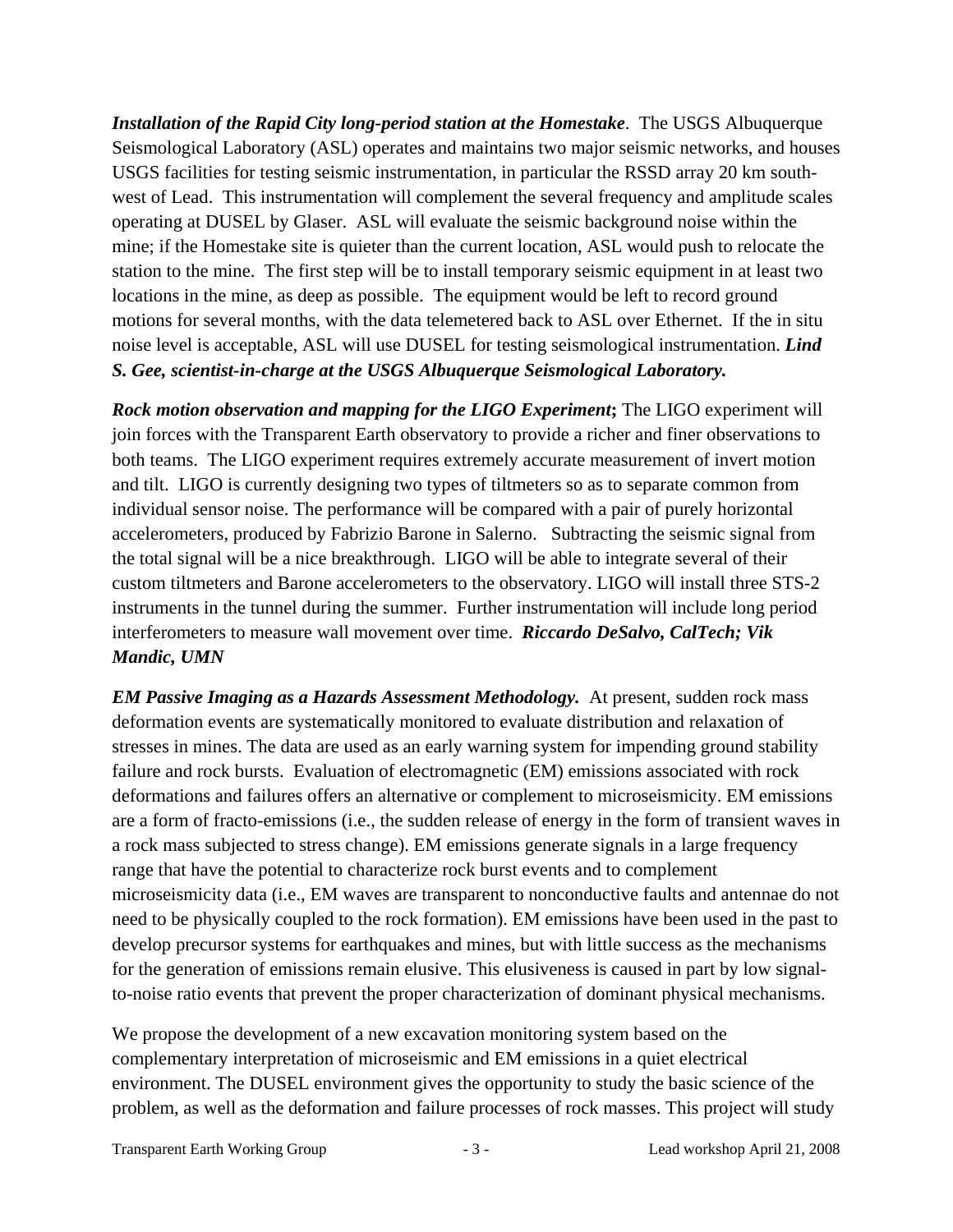EM emissions at different scales to bridge the gap from the science of the phenomena to the engineering implementation of hazard assessment methodology. These scales include:

(a) Material scale (mm to cm): understand and characterize generation mechanisms in the Homestake mine rocks and minerals (e.g., charge acceleration, piezoelectricity, charge separation, fracture charges, fracture-atmosphere interaction, etc.).

(b) Fracture scale (dm to m): In-situ EM emission monitoring of deformation/failure across fracture planes caused by the increment of shear stresses and/or the reduction of effective stresses (e.g., fluid injection).

(c) Rock mass scale (Hm to km): Construction of the DUSEL testing infrastructure will be used as a test bed for the generation/evaluation/monitoring of EM emission at the mine scale. The EM emission monitoring study will be complemented with data from the Homestake mine seismic monitoring system. *Dante Fratta – University of Wisconsin-Madison*

## **Experiments made possible by the proposed Homestake infrastructure**

### *Examining seismic sources from micro to macro through multi-sensor inversion; Lane Johnson, LBNL, Steven Glaser, UCB;*

## *The basic science of the effect of multi-scale earth heterogeneity on seismic wave propagation; Gary Pavlis, Indiana*

*Stress Monitoring with high precision seismic travel time measurements***;** This experiment will explore the field measurement of temporal variations in subsurface stress through continuous monitoring of seismic travel times between boreholes. Time-varying stress is a fundamental property associated with many of the dynamic processes studied in geosciences, including rock fracturing, fluid transport and earthquake dynamics. Numerous laboratory studies over several decades have shown that seismic velocities clearly exhibit stress dependence, usually attributed to changes in the physical characteristics of cracks (e.g. crack density, crack orientation). A long term (months to years) monitoring of travel time variation, with concurrent monitoring of important hydrologic properties such as water level, is required to definitively demonstrate the remote measurement of stress changes induced by barometric pressure and earth tides. Long term monitoring will allow repeated measurement of externally-induced stress changes and will allow us to identify the level of dynamic stress sources (e.g. pore pressure changing effective stress) which can be monitored. A larger scale test will allow investigation of the scaling of travel time accuracy with distance and frequency content. Success will indicate potential new applications of seismic monitoring for important DOE programs such as contaminant remediation and  $CO<sub>2</sub>$  sequestration. An order-of-magnitude increase above expectations of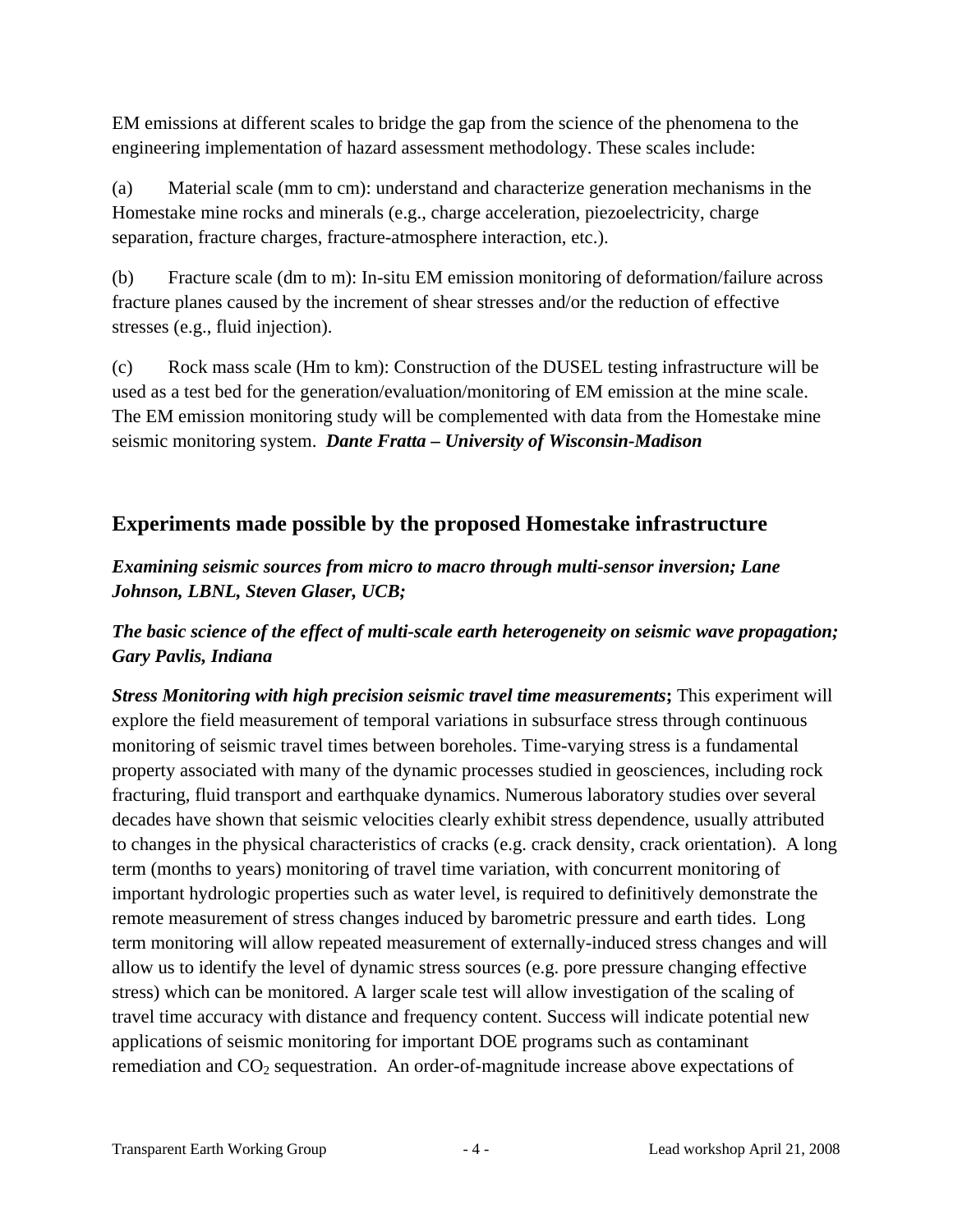crosswell seismic measurement is possible. *Tom Daley, LBNL; Paul Silver Carnegie Institute; Fenglin Niu, Rice* 

*Transparent Earth: 3D, Time-Lapse Seismic Tomography for Imaging Overburden Changes due to Dewatering***.** This project will use induced seismicity to generate a three-dimensional, time-lapse image of changes within the rock mass due to dewatering. Local earthquake tomography will be used with the many, small seismic events to generate the images. This is a novel, immature method that holds great promise for passively imaging changes within the earth. Tomograms generated from seismic data collected by the observatory will yield time-lapse threedimensional images of structural changes within the rock mass. Seismic data from the dewatering will provide the needed seismic signals. These tomograms will then be used in concert with numerical modeling efforts to gain a deeper understanding of structural changes within the rock mass, with the ultimate goal of providing a tool that will forecast changing conditions prior to rock failure. Subsequent monitoring, as a separate project, will image changes within the rock mass due to cavern excavation. *Erik Westman, Virginia Tech*

*Computer Aided Geoscientific Interpretations of Long-Term Multi-Dimensional Geophysical Monitoring Data***.** Passive and active seismic monitoring in the uppermost part of the continental crust (<30km) will help to understand hydro/geological and geophysical processes. A seismic network installed at the Earth's sub/surface can monitor mechanic rock properties in space and time. It is proposed to monitor, visualize, and interpret long-term changes of geophysical properties and the evolution of the seismicity. Data interpretations will be supported by modern cyber-enabled expert systems that explore and sort through multi-dimensional and often complex data. The result will be multi-parameter tomographic image interpretations. *Christian Klose, Columbia Univ***.**

*Viewing into rock with EM.* Spatial/temporal variability in fluid mass flux will be measured by time-lapse gravity measurement. This would build on the baseline (pre-pumping) survey performed by the USGS. A suite of gravimeters will be placed with the accelerometer-tiltmeter stations that are part of transparent earth so as to further constrain the problem with surface and subsurface deformations measured by the tilt meters.

Combining surface/borehole resistivity and induced polarization (IP) measurements will provide static site characterization, as well as a means of monitoring the changing water table. The nonpolarizing IP electrodes will also be used for self-potential (SP) studies. SP will also be used to provide a three-dimensional image of the subsurface as the water level drops. The experiment will use strings of SP electrodes inserted into several boreholes and/or tunnels. This experiment will provide information on preferential drainage pathways. Above the water table the electrodes might have to be grouted into place.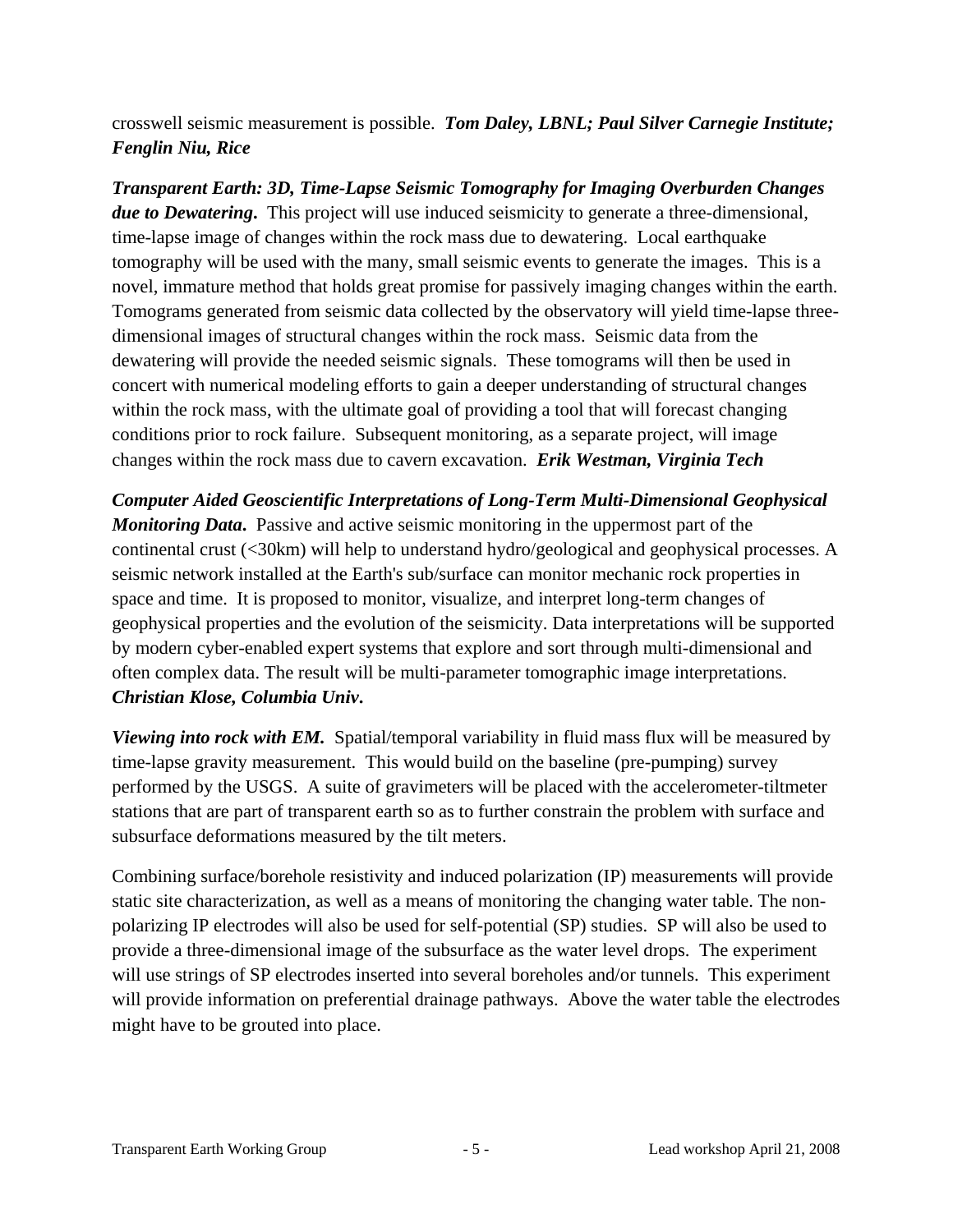The subsurface access at Homestake allows the use of active EM techniques to image into the rock surface. Methods to be tried include pulse/transmit down-hole or in tunnels and electrical resistance tomography (ERT) with varying transmitter pulse time so as to measure IP.

High-frequency natural-field electromagnetics (piezoelectric effects) can be tested for locating the active zone where the electromagnetic sensors should be positioned. This is a natural imaging technique to use in conjunction with the microseismicity observatory to be installed in and around the mine. Ground-penetrating radar and small-loop TDEM surveying will be included to further constrain drilling/blasting/fracture imaging. *Victor Labson, Paul Bedrosian, Bob Horton, and Burke Minsley; US Geological Survey, Denver.*

*Geomicrobial optical logging detectors (GOLD).* A series of optical borehole loggers, or a single mega-logger if feasible, will be developed that will perform hyper-spectral imaging of the borehole wall and measure bacterial concentration, mineralogy, organics, temperature, and oxygen concentration. The borehole tools will allow for the monitoring of time-dependent microbial and short-scale geologic processes and provide valuable in situ stratigraphic data to supplement core analyses, especially where instances of missing or damaged core sections make such studies difficult. Incorporated into these instruments will be a sampling/inoculation tool to allow for the recovery and/or manipulation of particularly interesting sections of the borehole wall for further study, enabling a series of microbiological studies. Including gene transfer studies, hydrological studies, and nutrient manipulation studies. The borehole tools that will be developed are autofluorescence spectroscopy, Raman spectroscopy, borehole camera, temperature and oxygen sensors, and the sample acquisition/deposition instrument. *Nathan Bramall, Carol Stoker, Buford Price, Louis Allamandola, John Coates, Andy Mattioda, NASA and UC Berkeley*.

# **Roles played in a variety of proposed DUSEL projects**

*Multi-time scale evaluation of the mechanical response of large cavities.* The project will use the excavation of each cavity as a large laboratory test with monitoring of the stress and deformations paths over time. The observations will be made over an extended period of time, from short-term, i.e. excavation, to long-term phenomena, i.e. stress corrosion, creep. This will be accomplished by heavily instrumenting the rock surrounding the excavations and using geophysical methods for visualization and quantification of damage mechanisms internal to the rock. The value added is to couple mechanical processes with geophysical measurements, and vice-versa. *Antonio Bobet, Purdue.* 

*Large cavern design.* The dominant cause of construction problems underground is the encounter of an unexpected "bad ground". Within the context of an underground construction contract, unexpected bad ground often result in major delays, cost overruns, equipment abandonment and even project termination. Under current design practices, predictions of

Transparent Earth Working Group - 6 - Lead workshop April 21, 2008